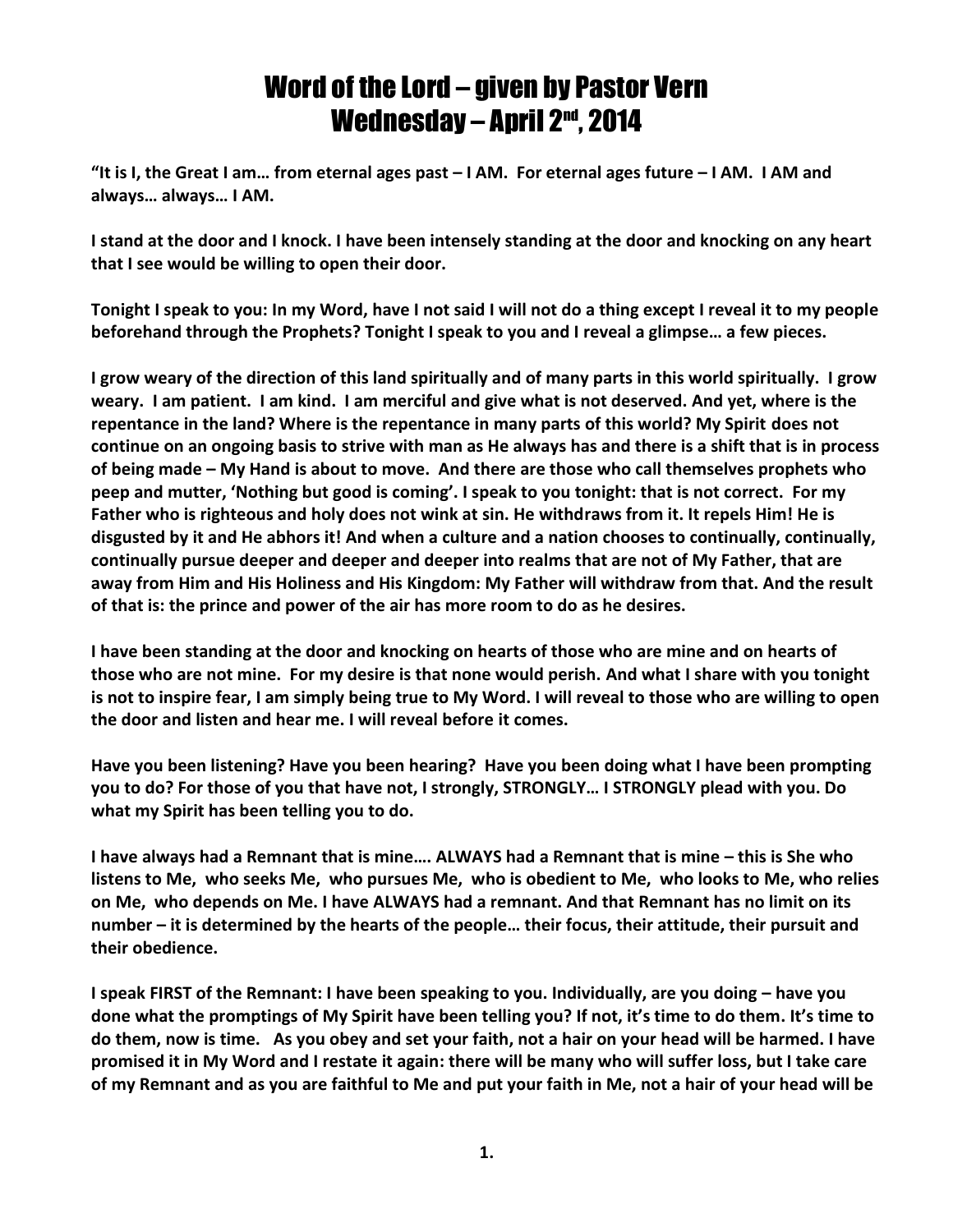**touched. But again I say, what I have asked you to do by My Spirit, you need to do. If it is dealing with your own fear, you need to deal with your own fear – NOW. If it is seeing Me more clearly, because you've built your relationship stronger with me so you can hear My voice more accurately – if this is what my Spirit has been prompting you to do, NOW is the time to do it. If it is some form of physical action, movement, preparation - now is the time to do it. For I grow weary of what is happening in the spirit of the land. Not only this land, but many lands around this world.** 

**And it is not imminent, but soon. I say it again, it is not imminent, but soon there will be cataclysmic disruptions in this land and in parts of this world. You don't need to know what they are, you need to obey in what I've told you to do. I know what they are, I know what you need to be ready. DO what I've told you to do. That's why I say, I stand at your heart's door and knock. LET ME IN, let's commune and let's do.** 

**Remember this: I WILL protect My People Israel. There are things that are transpiring behind the scenes that you know nothing of, and by the way this system is set up – it will NOT be revealed to you. You will never know what's going on, but I see all and I know all and I will deal with all and all you need to know is: those who BLESS Israel and posture themselves to do so are part of my Remnant and I will take care of them. Those who posture themselves against Israel will come under a curse and I WILL NOT, I WILL NOT break My Word! That curse will prevail against them because it has been spoken and it will not return to me void. There is a growing discontent across the face of this land against My People Israel and I WILL NOT make exceptions for anyone. I have spoken it and I will perform it. Posture yourself to BLESS My People Israel. Posture yourself – do not provoke Me. Posture yourself to receive blessing from Me.** 

**The greatest days for My Remnant still lay before you. Guard your heart that you do not interpret what I just said according to your human, fleshly desires. I say it again, the greatest days for my Remnant lay before you. And as you walk in and obey what I've told you to do and follow Me – blessing will come upon you and overtake you and propel you into realms you have NEVER, you have NEVER enjoyed. I take care of those who are betrothed to Me. I will not allow My Bride to suffer harm. She is precious to Me. She is Anointed to perform and carry out My bidding on this earth. And as long as she walks in that, there is no weapon formed against her… there is no evil that can touch her. There is no lack, loss, or want that will ensare or encapsule her.** 

**I say it again, obey what I've told you to do. Obey what I've told you to do.** 

## **I share so that you will be prepared, you will be ready. For fear will run as…"**

*Pastor Vern: "Okay I'm going to interrupt right here because He is not giving me the words, but I am seeing it. It's kind of like rivers but it's like rivers of electricity. As electricity, like lightning when it goes someplace but it's going along the ground and it just moves jagged, back and forth and just flows like that…"*

**"Fear will run in veins through this land and will jump from fearful person, to fearful person, to fearful person and will spread quickly. For My people, it will not jump on them – for I have not given you a spirit of fear. Stand strong, stand secure, stand solid in Me and all will be well.**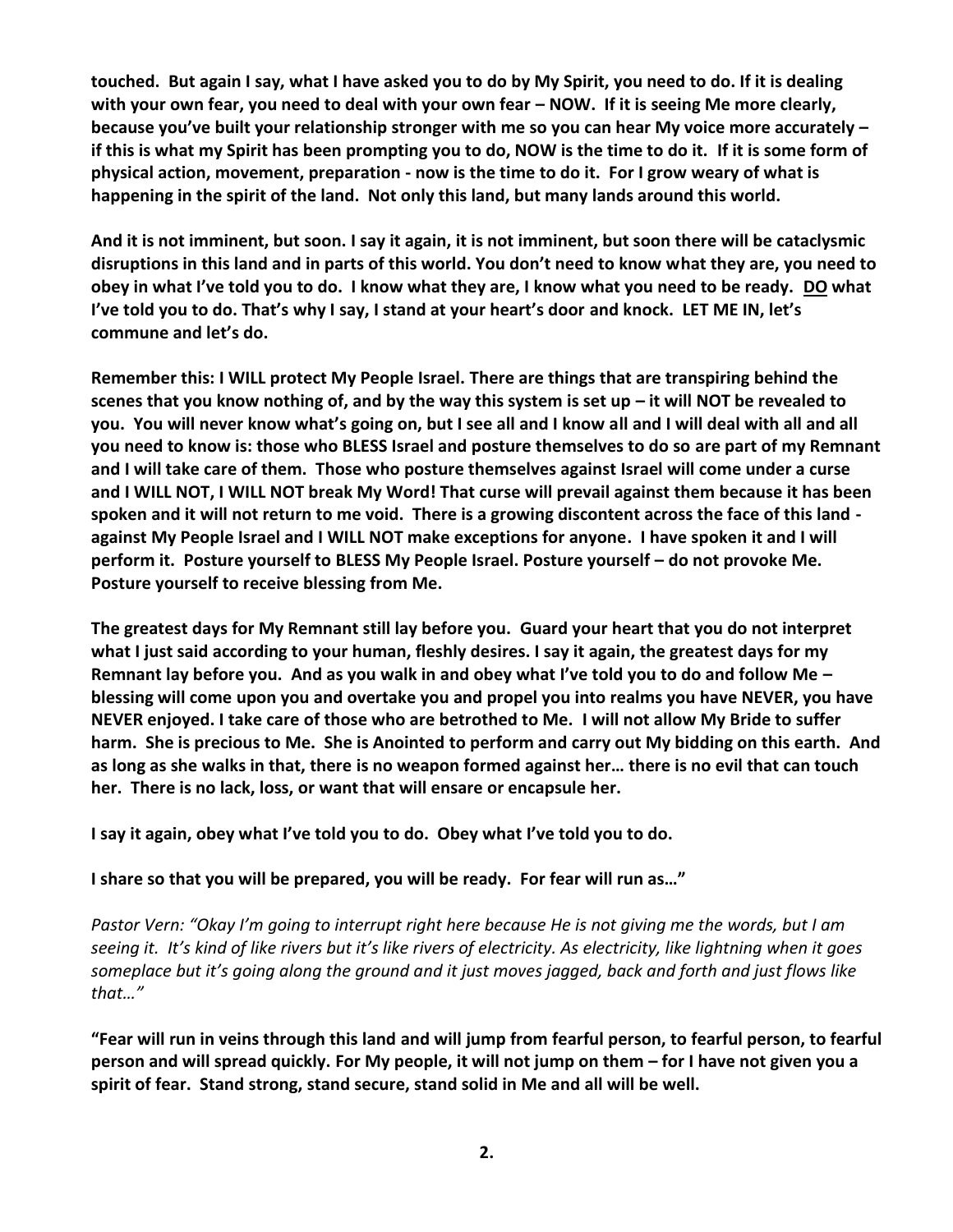**This is another opportunity for My people to allow Me to be shown strong through them. This will be an opportunity for harvest. People's hearts will be overcome by fear and they will need someone who is close, solid, stabilized in ME to lead them out of that fear and bring them to Me so they can be at peace and at rest also. This will be an opportunity – view it as such. View it as such. When the world shakes around you, there will be those who will be shook with it. They are the next wave of harvest, you are My harvesters, view it as such.** 

**You are about to see some things… you are about to see some things be experienced. My heart grieves and mourns, but until My people humble themself, turn from their wicked ways, seek My face, pray… I can't heal this land. I respond to repentance, I respond to the posturing of humility, I respond to a nation that calls out to their Father. I respond to those things. You are the ones who I look to to make the difference. Continue allowing my Spirit to speak to you and lead you and guide you.** 

**There are some devastating, destructive things that will be released. It has not been fully determined to what level because I am waiting to see what your land will do with My people Israel. But the posture has already been taken against her and that is already set. So now I can come and speak to you and say… there will be a shaking in this land. I am trying to get the attention of everyone, of whom I am standing at their heart's door and knocking. I am trying to get their attention. And they will have the question run through their minds, over and over, 'Could this be happening because God is trying to get our attention?' And there will be those who peep and mutter, who try to dispel that myth and try to say that this has nothing to do with God because they do not want to lose their little kingdom which they are building. But you will know that My hand is moving… My hand is lifting. And according to My Word, when My hand moves: some are blessed and some are judged. It is not determined by Me, it is determined by them.** 

**This nation is asking for judgment to be increased. There are other nations that are around this world that are asking for judgment to be increased. And then there are those (and by those… I mean nations), then there are those who are so hardened and set against me, so rebellious against me that I will allow them to rise in their purpose that they have planned so that when I slam them, they will slam hard. And there will be ripples of impact that will go around this world.** 

**So I say it again, I speak this to you because you are My people and I do not do things without revealing to My people. The greatest harvest and revival this world has ever seen lays in front of you. It will be enjoyed, it will be cooperated with, it will be brought in by those who have opened the door as I've stood and knocked and have obeyed Me and have followed Me and have looked for Me and continually pull on My Spirit. It will be enjoyed by those! BE OF THOSE! I speak this over you as the Author and Finisher of your Faith… BE OF THOSE! BE OF THOSE! I SPEAK: THIS CHURCH! BE IN THAT HARVEST!** 

**And like the island that I have moved you to so you would have a physical dwelling to meet me in, like the island I moved you to, you will stand out like islands when all around you – things collapse. But again, this I have spoken in My Word. They will see you, they will see the difference in you and they will be drawn to the splendor of My Glory that is on you. Harvest time. Harvest time. Harvest time.**